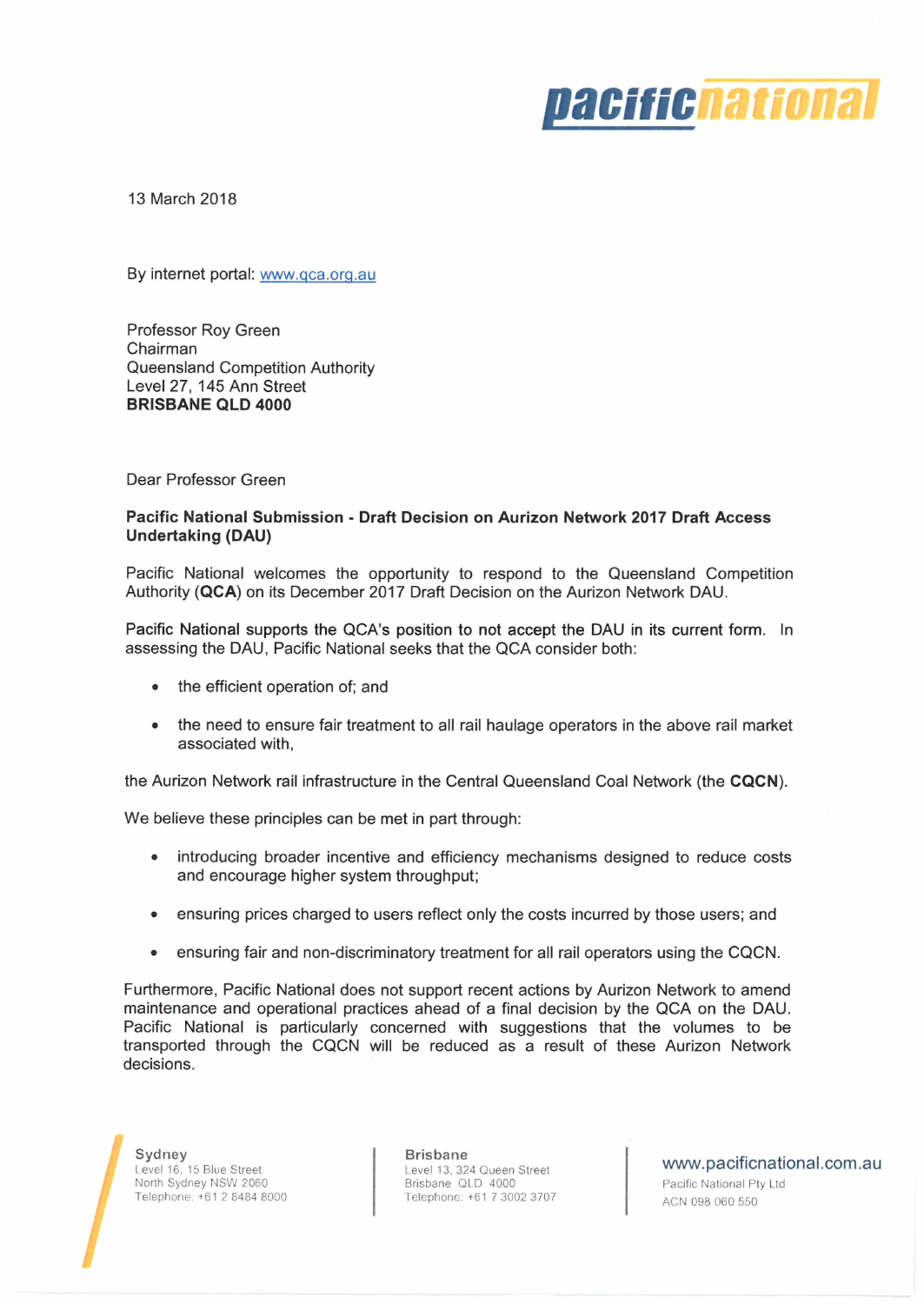The annexure to this letter is a high-level overview of Pacific National's position. Further detail is contained in our full submission **enclosed** and in previous submissions made by Pacific National.

Yours faithfully

Brett Lynch President - Coal Pacific National

**Enc.** Annexure - Overview of Pacific National position Pacific National Submission